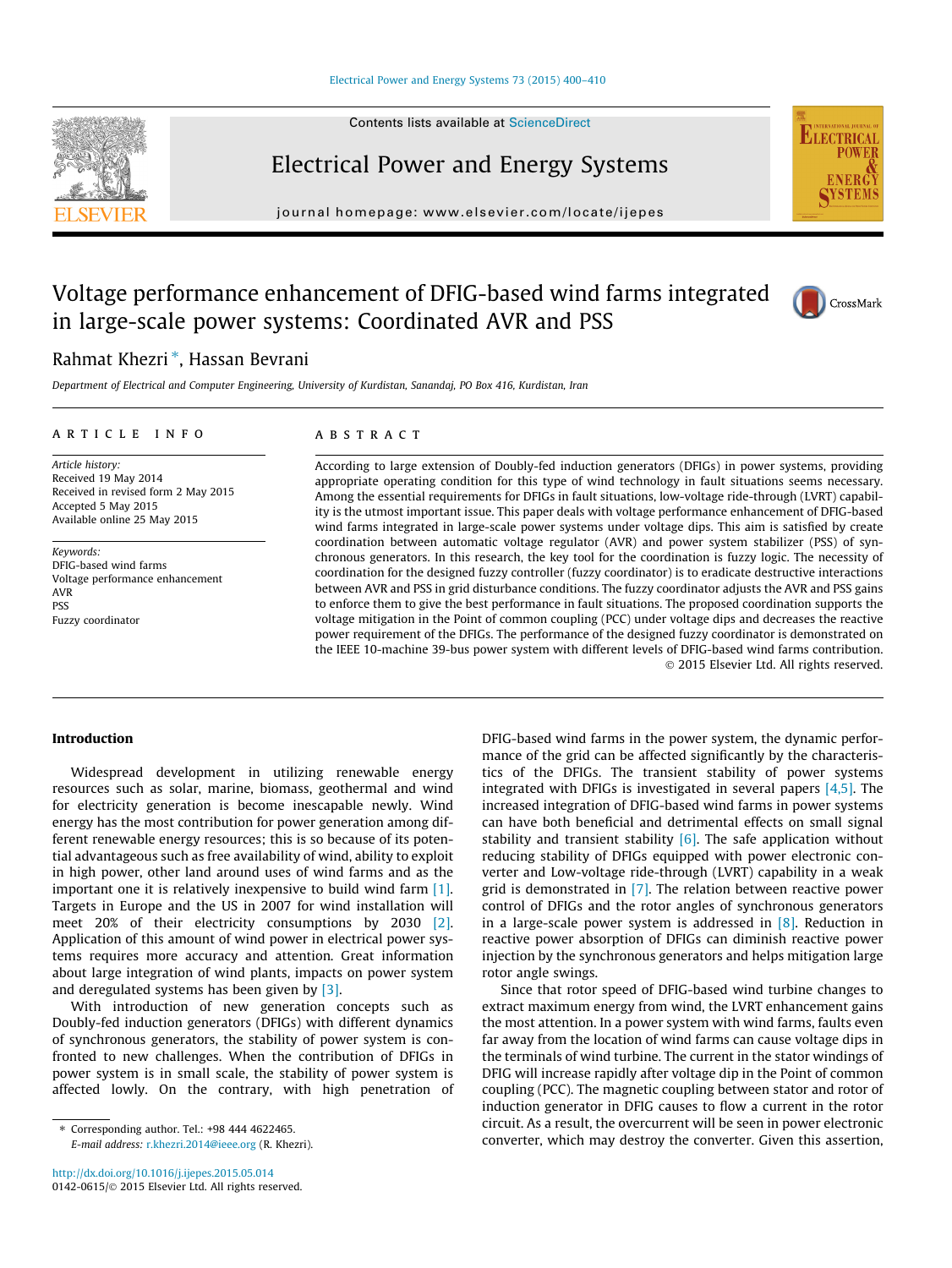

Fig. 1. DFIG model.



Fig. 2. 39-bus power system.



most of the studies in the published literature are limited to PCC voltage performance enhancement of DFIGs. To achieve this end, there are two control strategies: from the network point of view, the available control tools such as AVR, PSS and dynamic voltage controllers can be employed. On the other hand, from the DFIG point of view, different control plans can be implemented on the power electronic converter to enhance the PCC voltage.

Using a series damping resistor in the stator circuit, the peak of rotor current in fault situation is reduced in [\[9\]](#page--1-0). A robust decentralized output feedback control scheme for rotor-side and grid-side

Fig. 3. AVR structure.